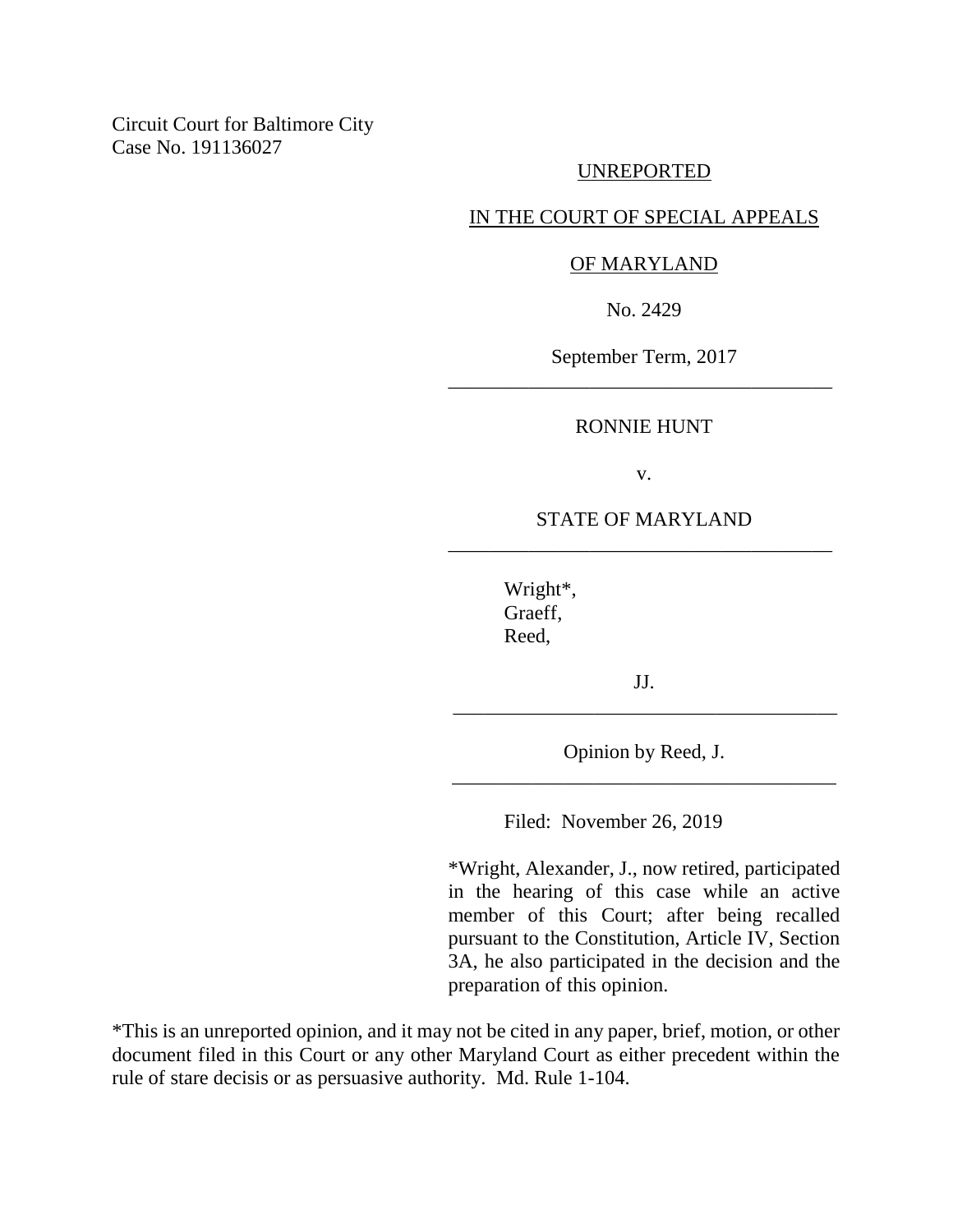On September 25, 1991, a jury in the Circuit Court for Baltimore City convicted Ronnie Hunt ("Appellant") of first-degree murder and use of a handgun in the commission of a felony or crime of violence. Appellant was sentenced to life in prison for the murder conviction plus a consecutive twenty (20) years for the handgun offense. Appellant filed a timely appeal, and this Court affirmed the trial court's judgment. Appellant then filed a petition for post-conviction relief, which was denied.

Appellant has since filed a petition for a writ of actual innocence in the Circuit Court for Baltimore City, citing the fact that the State's ballistics expert lied about his credentials prior to testifying. The petition was initially denied with a hearing. After this Court reversed, a hearing was held in front of the Honorable Charles Peters. The petition was denied in a written opinion dated January 12, 2018. This appeal followed.

In bringing his appeal, Appellant presents two questions for our review, which we have rephrased for clarity<sup>1</sup>:

- I. Did the trial court err in ruling that trial defense counsel failed to act with due diligence?
- II. If the trial court did err in ruling that trial defense counsel failed to act with due diligence, did Appellant satisfy the second prong of  $\S$  8-301(a)?

For the foregoing reasons, we affirm.

 $\overline{a}$ 

- 1. Did the trial court err in ruling that trial defense counsel failed to act with due diligence?
- 2. Did Appellant satisfy the second prong of  $\S$  8-301(a)?

Appellant presents the following questions: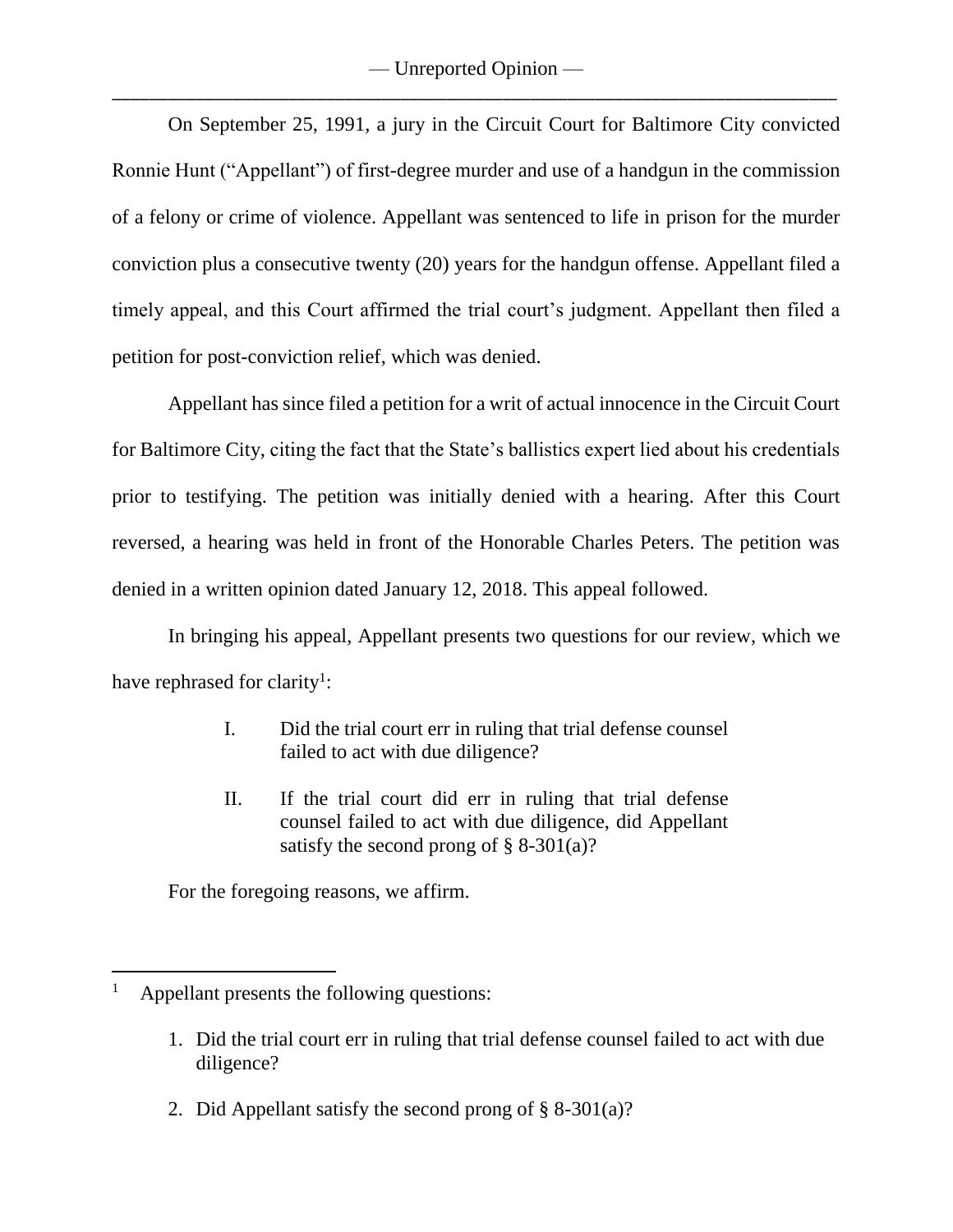## **FACTUAL AND PROCEDURAL BACKGROUND**

On September 25, 1991, following a jury trial spanning several days, Ronnie A. Hunt, Jr. ("Appellant") was convicted in the Circuit Court for Baltimore City of first-degree murder and use of a handgun in the commission of a crime of violence. The jury found that Appellant, along with his co-defendant, Harry Johnson, III, shot and killed Sheldene Simon on the front lawn of the victim's Baltimore home during a gunfight on April 10, 1991. Appellant was sentenced to life imprisonment for murder, plus a consecutive twenty years for the handgun offense. Appellant's convictions were affirmed in 1993 by the Court of Special Appeals on direct appeal in an unreported opinion.

On April 8, 1997, Appellant filed a Petition for Post–Conviction Relief, which was denied by the Circuit Court on August 19, 1997. On September 22, 1997, Appellant filed an Application for Leave to Appeal, which was denied by the Court of Special Appeals on January 23, 1998. Appellant then filed a *pro se* Amended Petition for Writ of Actual Innocence in the Circuit Court for Baltimore City on January 31, 2011. In the Amended Petition, Appellant claimed that his federal constitutional rights to due process and equal protection of the law afforded under the Fifth and Fourteenth Amendments were denied to him "based on false evidence." Appellant alleged the following:

In 2007 it was unveiled by the Office of the Public Defender Innocence Project and the Maryland State Police that Joseph Kopera, reportedly an expert in ballistics, had in fact testified and lied under oath about his academic credentials for years, and probably falsified evidence as well. At the time of Kopera's reported death as a result of a self-inflicted gunshot wound, he was employed with the Maryland State Police, after being employed with the Baltimore City Police Department for approximately 21 years. Kopera was the lynchpin in the State's case, in which [Hunt] was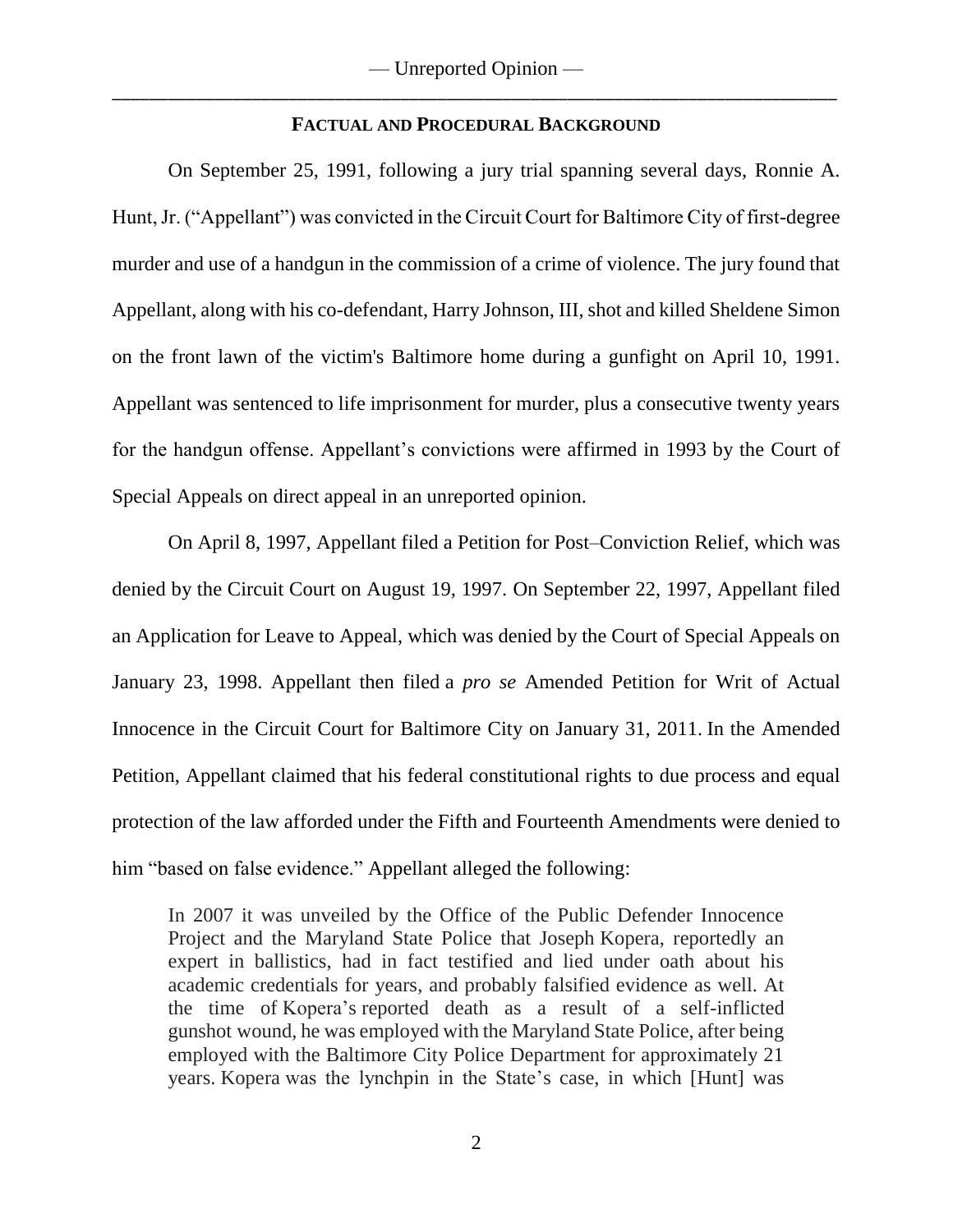convicted based solely on the testimony of Kopera, who has since become known as a liar and fraud.

(minor alterations added). Later, Appellant alleged the following:

A number of inconsistencies in Kopera's trial testimony in several or more cases regarding his academic credentials prompted an investigation or background check on Kopera by Ms. Michele Nethercott, chief attorney, out of the Office of the Public Defender Innocence Project. That also led to a subsequent investigation by the Maryland State Police, which unveiled some very troubling facts, that Kopera had been "lying" about his academic credentials for years, all while testifying under oath in countless court rooms in Baltimore City, the State of Maryland, and perhaps, state and federal courts in Virginia, Delaware, and Pennsylvania. It has been proven that Kopera wasn't only a liar, but a fraud as well....

(minor alterations added).

Appellant argued that Kopera's testimony in his capacity as the State's ballistics expert was the State's "only evidence" against him and "the lynch [sic] pin in the State's case." Hunt reproduced a portion of the trial transcript in his case where Kopera discussed his (fraudulent) qualifications. He then reproduced portions of the trial transcript where Kopera discussed a bullet specimen recovered from Simon's body, a semiautomatic pistol, and Kopera's process of "match[ing]" the two. Appellant noted that the State had not produced any DNA, fingerprints, or eye witnesses who placed him at the scene of the murder, and so, "without the false testimony of [Kopera], regarding both credentials and the murder weapon, it is highly unlikely that the State would have proven their case against [Appellant] beyond a reasonable doubt." Appellant surmised penultimately:

Every factual finding made by the jury hinged upon a determination that Kopera testified credibly. If Kopera's fake credentials and/or false testimony had been known, however, it is reasonably probable that the outcome of the trial would have been different[,] because his testimony probably would not have been as credible.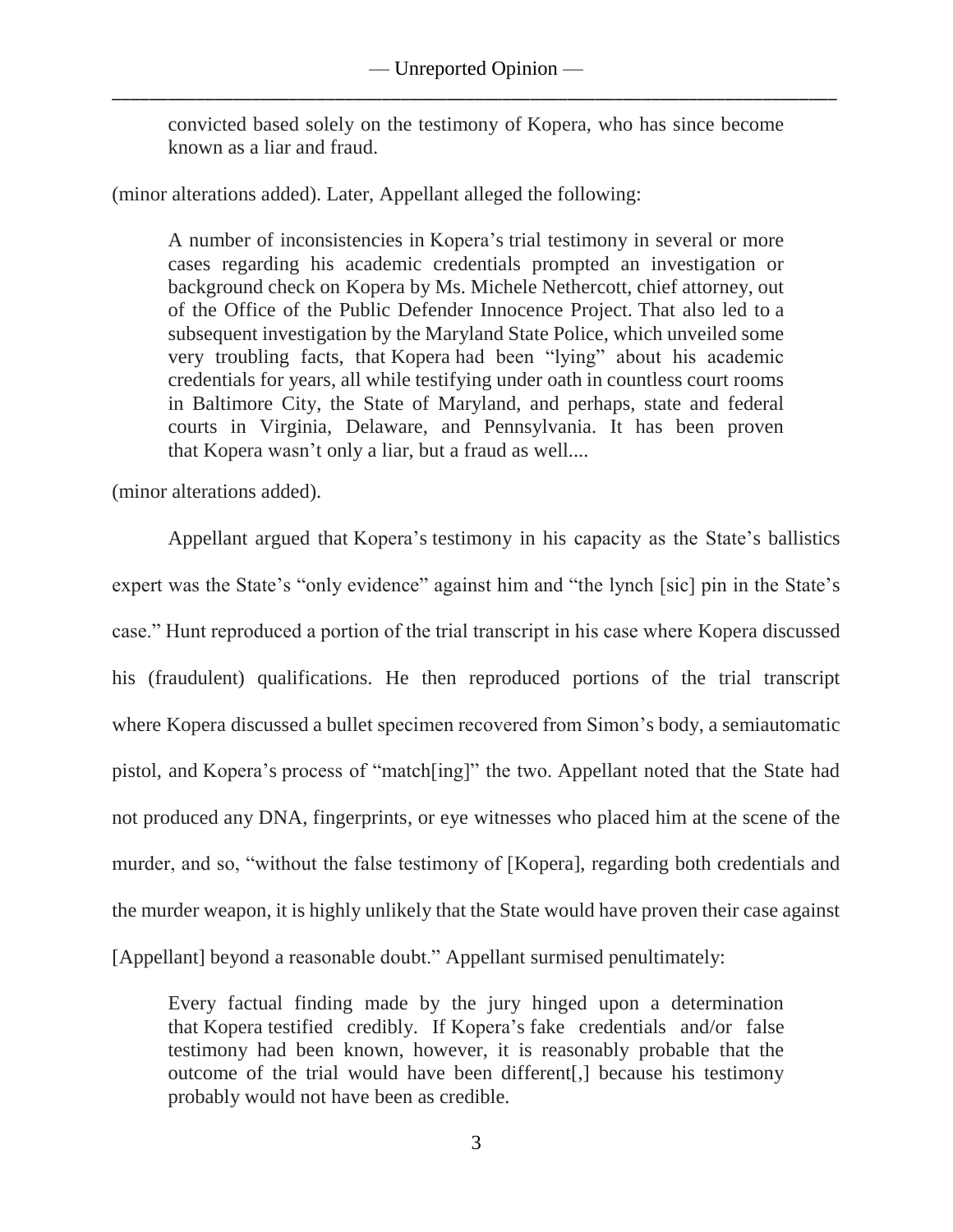Appellant concluded by requesting, among other things, "a reversal of his conviction and unconditional release, otherwise, a new trial" and that "a prompt hearing be set in this matter."

The circuit court initially denied Appellant's Amended Petition without a hearing on February 15, 2011 because the petition "fail[ed] to state a claim or assert grounds for which relief may be granted pursuant to  $\lceil \frac{8}{5} \rceil 8 - 301 \rceil$  and  $\lceil \frac{1}{2} \rceil$ . After Appellant filed a motion for reconsideration on March 3, 2011, which was denied by the circuit court on March 7, 2011, this Court reversed the decision and ordered that the circuit court hold a hearing.

Upon reversal and remand, the circuit court held a hearing regarding Appellant's Amended Petition for Writ of Actual Innocence on February 28, 2017. In a written opinion dated January 12, 2018, the circuit court denied Appellant's petition. In denying Appellant's Amended Petition, the circuit court stated in part:

[Appellant] argues that "knowledge of Kopera's lies would provide [Appellant's trial counsel] with a potent defensive advantage," as well as ammunition for a "blistering cross examination." According to [Appellant], such evidence would have eviscerated Kopera's testimony. Therefore, it seems indisputable that the discovery of such evidence would have been critical to [Appellant's] defense. Nonetheless, [Appellant] claims that it would have been too much for trial counsel to have made a simple request to uncover these "lies." The Court disagrees.

[Appellant] further contends that his trial counsel had a right to rely on the fact that Kopera had testified for many years as an expert and, therefore, someone in the past must have checked on the validity of his credentials. [Appellant] offered no evidence of such reliance. Regardless, such a contention is unpersuasive because [Appellant] then must show that it would have been too onerous for trial counsel to have contacted numerous local counsel to confirm whether anyone had ever verified Kopera's credentials. If [Appellant's] counsel had undertaken this simple task, he would have quickly learned that no one had done so.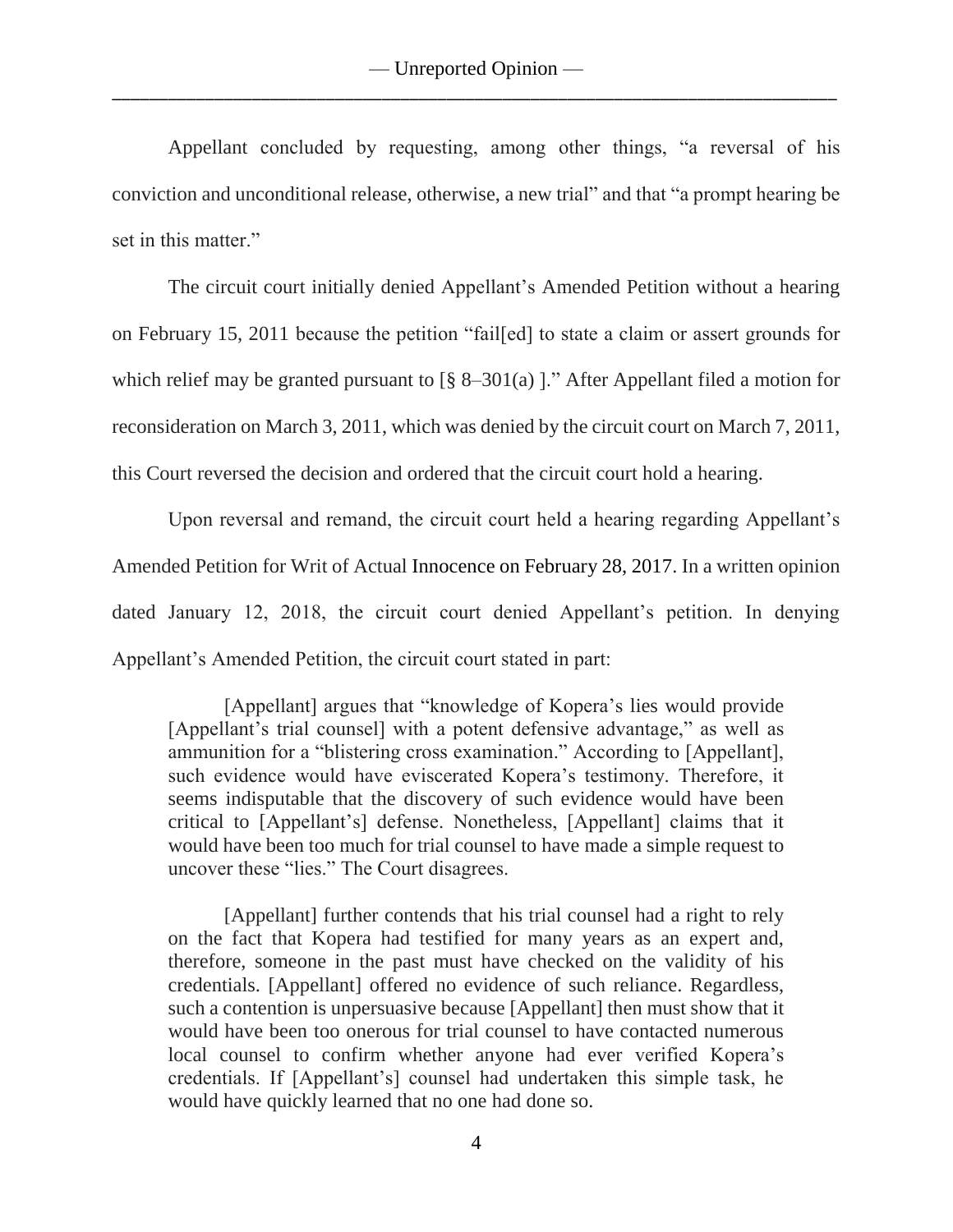It is from the circuit court's denial of Appellant's Amended Petition that Appellant now appeals.

### **STANDARD OF REVIEW**

When an appellate court reviews a circuit court's decision to deny a petition for writ of actual innocence, we limit our review "to whether the trial court abused its discretion." *Smallwood*, 451 Md. at 308–09. *Accord Patterson v. State*, 229 Md. App. 630, 639 (2016), *cert. denied*, 451 Md. 596 (2017). "Under that standard, this Court will not disturb the circuit court's ruling, unless it is well removed from any center mark imagined by the reviewing court and beyond the fringe of what the court deems minimally acceptable." *Patterson*, 229 Md. App. at 639 (citations and quotation marks omitted). A trial court must, however, "'exercise its discretion in accordance with correct legal standards.'" *Jackson v. Sollie*, 449 Md. 165, 196 (2016) (quoting *Alston v. Alston*, 331 Md. 496, 504 (1993)). With respect to the circuit court's factual findings, we accept these findings unless clearly erroneous. *Yonga*, 221 Md. App. at 95.

### **DISCUSSION**

### *i. Failure to Act with Due Diligence*

### **A. Parties' Contentions**

Appellant contends that the trial court erred in ruling that trial defense counsel failed to act with due diligence when failing to investigate Kopera's credentials. Appellant asserts that the case relied upon by the trial court, *Jackson v. State*, 216 Md. App. 347 (2014), has been called into question by more recent cases. Appellant argues in the alternative that even if *Jackson* is good law, because the trial court made its ruling as a "broad" matter of law,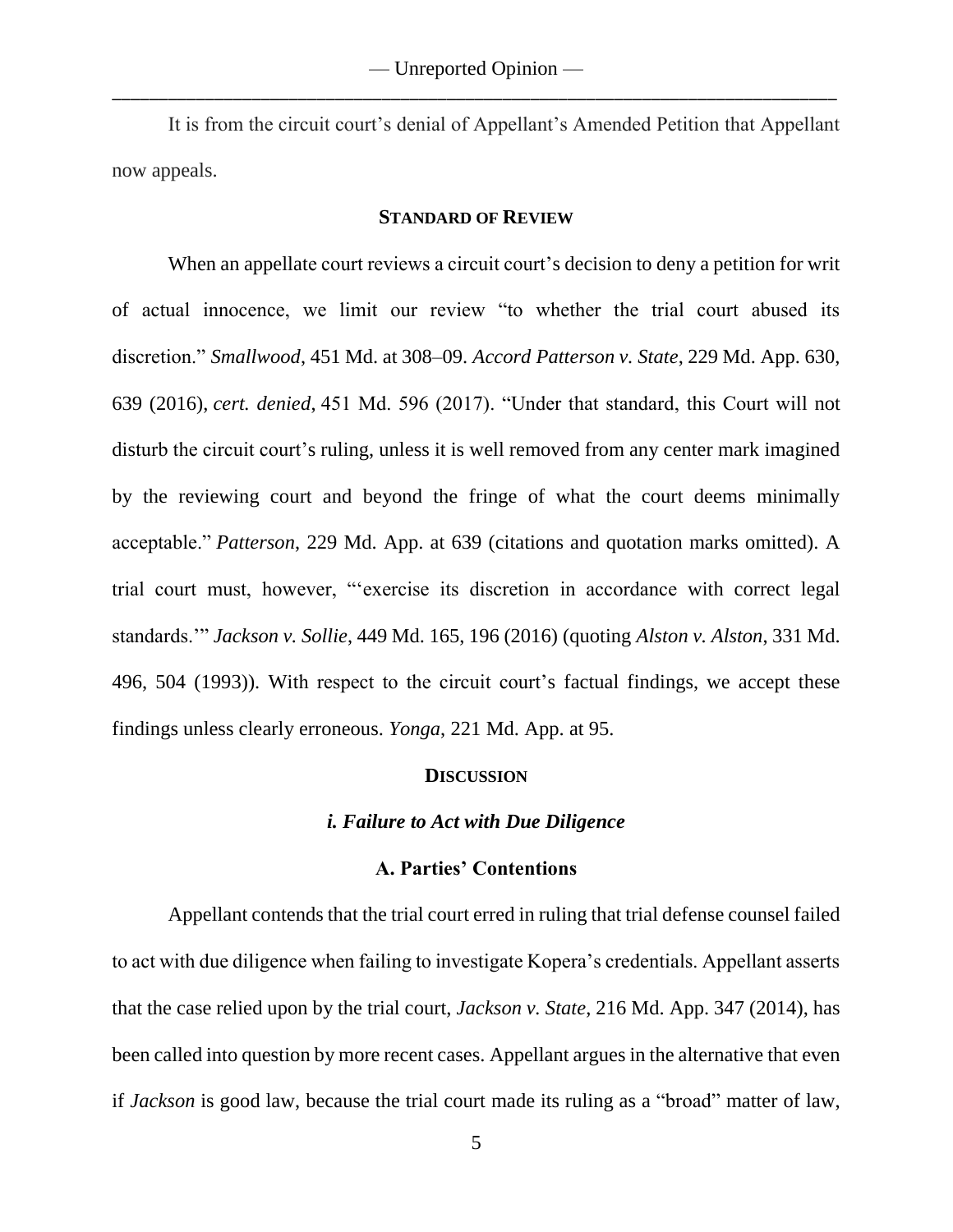i.e. without hearing testimony, the trial court is not entitled to deference and their decision should be reviewed *de novo.*

Appellant also contends that the trial court erred in ruling that trial defense counsel should have discovered Kopera's misrepresentations about his credentials. Appellant argues that the trial court relied on no testimony or evidence in reaching such a conclusion, which violates the correct legal standard discussed in *Kulbicki v. Maryland*, 136 S. Ct. 2 (2015). Appellant emphasizes the United States Supreme Court's *per curiam* order reversing *Kulbicki*, arguing that the order is "highly persuasive." Finally, Appellant argues that it was error for the trial court to find that trial defense counsel was not diligent when numerous prosecutors and defense attorneys had also failed to recognize Kopera's false credentials for years. Appellant asserts that to require counsel to investigate every expert's credentials would constitute an unworkable standard, comparable to "looking for a needle in a haystack." As such, Appellant argues this Court should reverse the trial court's denial of Appellant's Amended Petition. Furthermore, Appellant contends that the evidence of Kopera lying about his credentials created "a substantial or significant possibility" that the results from his trial would have been different, had Kopera been exposed.

The State argues that the trial court properly exercised its discretion in denying Appellant's Amended Petition. The State emphasizes the trial court's reliance on *Jackson*, and disputes Appellant's claim that *Jackson* no longer functions as good law. The State further contends that the trial court should be granted deference because the trial court properly reviewed the evidence from previous proceedings involving Appellant. The State asserts that even if this Court were only to consider the evidence presented by Appellant at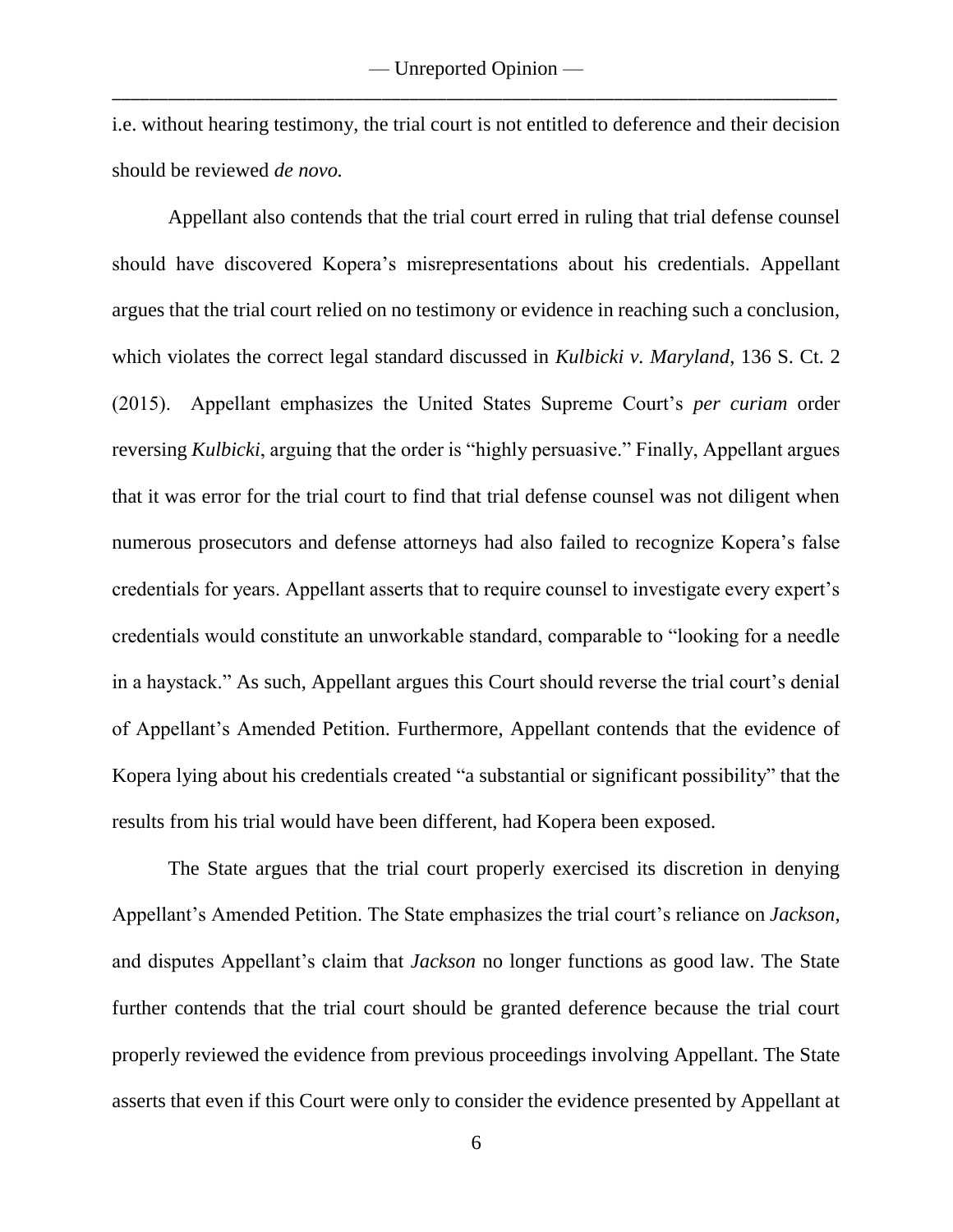his actual innocence hearing, this Court should still find that Appellant failed to carry his burden in showing that Kopera's false credentials qualifies as new evidence. The State relies on the failure by Appellant's counsel to file pretrial discovery motions and their failure to properly investigate Kopera.

### **B. Analysis**

A defendant filing a petition for writ of actual innocence must first show newly discovered evidence that "could not have been discovered in time to move for a new trial under Maryland Rule  $4-331$ ." C.P. §  $8-301(a)(2)$ . This is "a threshold question," and until there is a finding of newly discovered evidence that could not have been discovered by due diligence, no relief is available, "'no matter how compelling the cry of outraged justice may be.'" *Argyrou v. State,* 349 Md. 587, 604 (1998) (quoting *Love v. State,* 95 Md. App. 420, 432 (1993)). Due diligence has been defined as acting "reasonably and in good faith." *Id.* at 605.

In this case, the circuit court ruled that trial defense counsel failed to act with due diligence because it did not investigate Kopera's credentials and discover his misrepresentations regarding his educational background. Appellant contends that *Jackson v. State*, 216 Md. App. 347 (2014), a decision handed down by this Court, was improperly relied on by the circuit court in reaching its decision.

In *Jackson*, this Court relied on *Douglas v. State*, 423 Md. 156 (2011), in finding that while evidence of Kopera's false credentials *may not* have been discovered in time to move for a new trial under Rule 4-331, the ultimate decision of a request for a new trial based on newly discovered evidence was a matter "committed to the hearing court's sound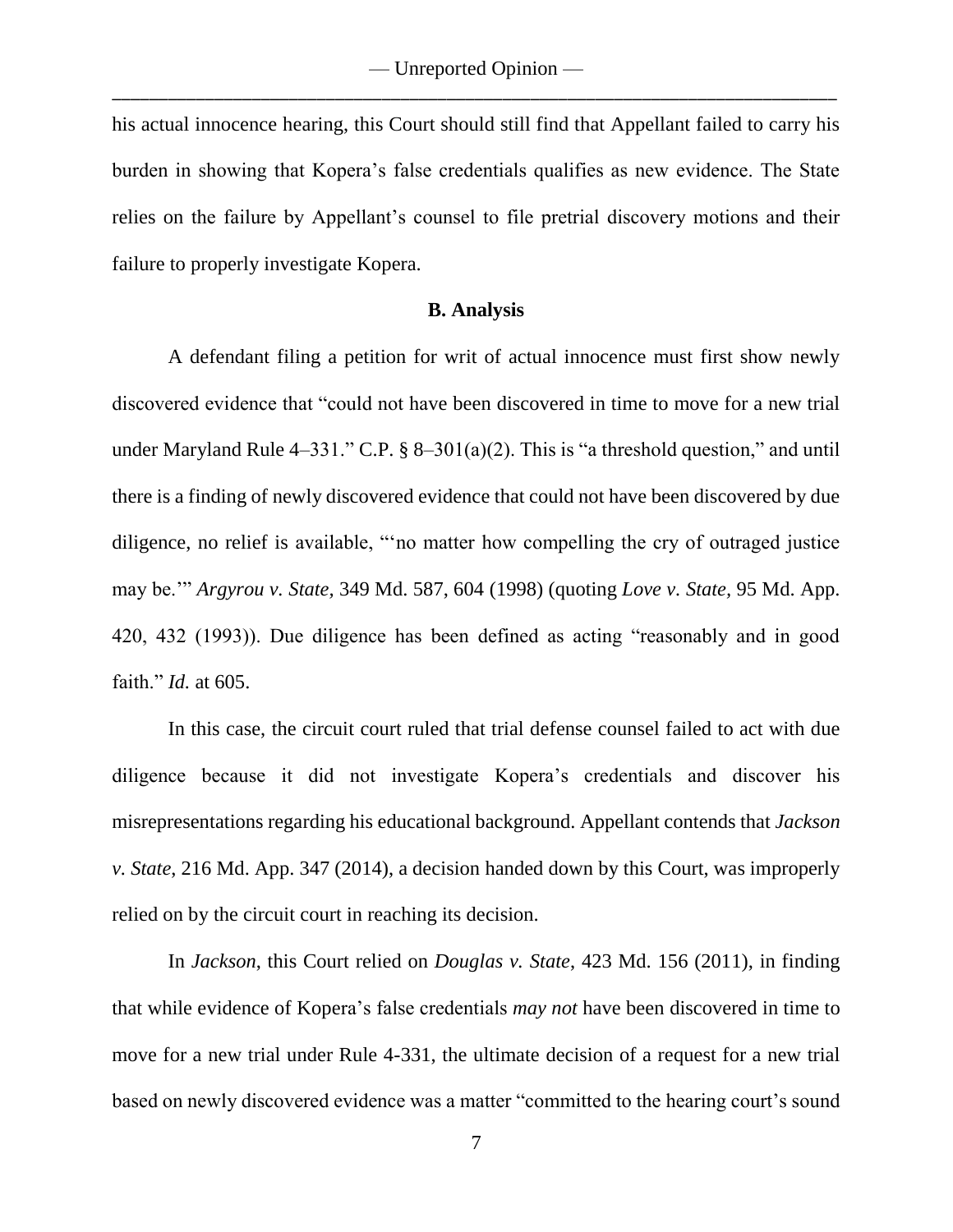discretion." *Douglas*, 423 Md. at 188. The *Jackson* Court then noted that a hearing court's ruling "will not be deemed to be an abuse of discretion unless it is 'well removed from any center mark imagined by the reviewing court and beyond the fringe of what that court deems minimally acceptable.'" *Jackson*, 216 Md. App. at 363-64 (quoting *Moreland v. State*, 207 Md. App. 563, 569 (2012)).

This Court addressed a similar issue in *Kulbicki v. State*, 207 Md. App. 412 (2012), *rev'd,* 440 Md. 33 (2014), *rev'd*, 136 S. Ct. 2 (2015). 2 In *Kulbicki*, this Court ultimately ruled that Kopera's false credentials could have been discovered prior to trial, and therefore, could have been raised on appeal (instead of in a petition for post-conviction relief). 207 Md. App. at 437. Our Court ruled that Kulbicki was "not entitled to a new trial on due process grounds even if state's ballistics expert lied about his credentials", as "credibility is not based on credentials alone . . . and jurors can utilize 'experience, training and skills . . . and give expert testimony the weight and value [they] believe it should have.'" 207 Md. App. at 415, 447. Further, *Jackson,* in relying on our analysis in *Kulbicki,* found that "there simply is no likelihood that the jury's determination would have been influenced by the fact that Mr. Kopera did not have the academic credentials he claimed." *Jackson,* 216 Md. App. at 369 (citing *Kulbicki*, 207 Md. App. at 447).

 $\overline{a}$ 

<sup>2</sup> The question presented to the Supreme Court in *Maryland v. Kulbicki* concerned an ineffective assistance of counsel claim, and whether an attorney's conduct was deficient in failing to anticipate the demise of the CBLA. *id.* Appellant in this case presents no such question, and therefore, we need not address the Supreme Court's decision in this case.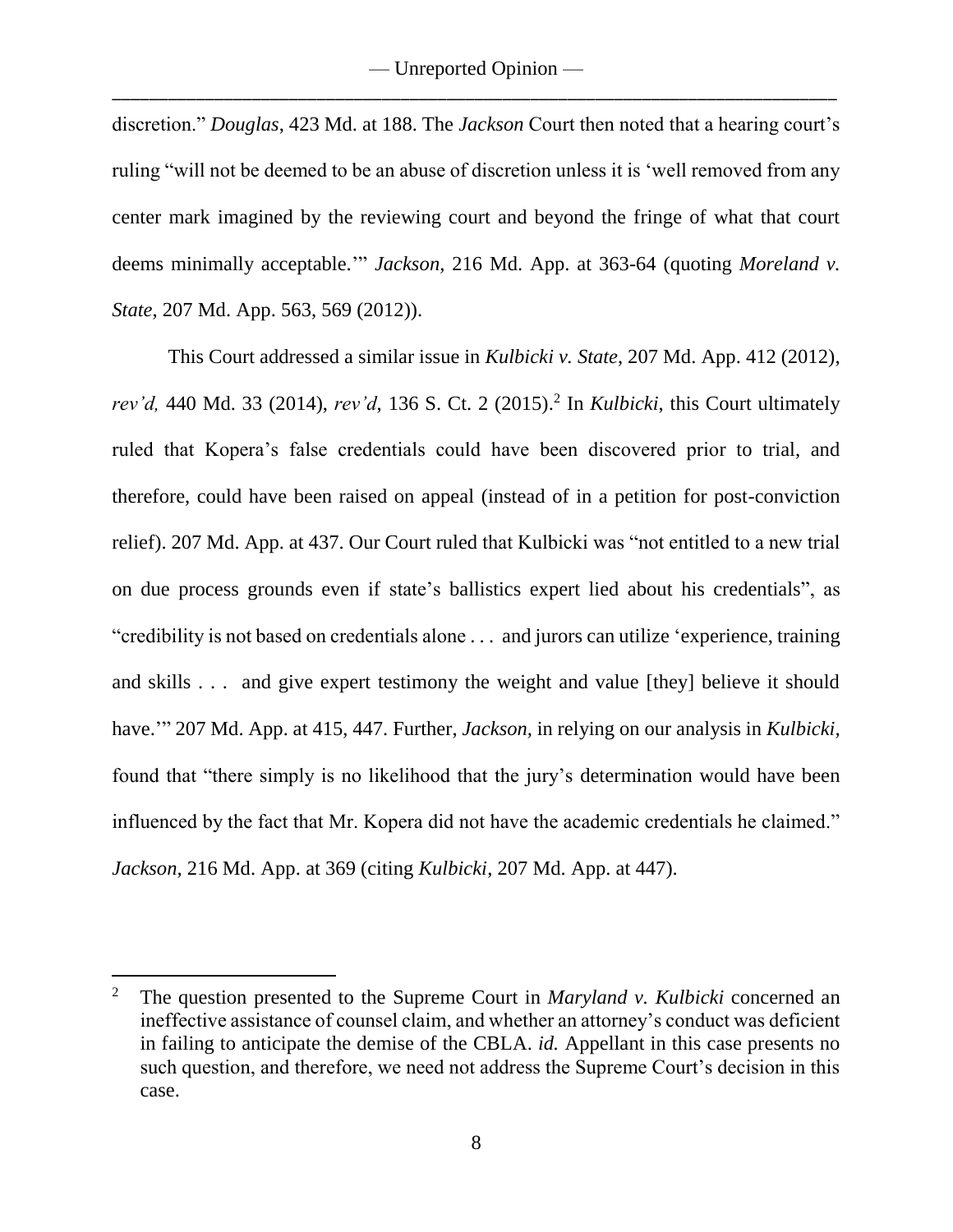# — Unreported Opinion — \_\_\_\_\_\_\_\_\_\_\_\_\_\_\_\_\_\_\_\_\_\_\_\_\_\_\_\_\_\_\_\_\_\_\_\_\_\_\_\_\_\_\_\_\_\_\_\_\_\_\_\_\_\_\_\_\_\_\_\_\_\_\_\_\_\_\_\_\_\_\_\_\_\_\_\_\_\_

As such, Appellant's attempt to discredit *Jackson* is flawed. In his brief, Appellant relies on a footnote from the Court of Appeals' decision in *State v. Hunt*, 443 Md. 238

(2015). In that footnote, the *Hunt court* states:

Kopera testified for over twenty years at trials as a State's witness in his capacity as a municipal or State employee. As an objective fact, attorneys with unlimited time and resources could have discovered Kopera's fraud at any point during that time. We would avoid, however, the negative inference from the opinions of the Court of Special Appeals that no defense attorney representing a defendant at a trial in which Kopera testified exercised due diligence (prior to the discoveries made by the attorneys of the Innocence Project) in failing to discover his charade.

443 Md. at 264, n.25.

 $\overline{a}$ 

However, Appellant stretches the words of *Hunt* in an attempt to fit his narrative. Here, Appellant is arguing that it would be incorrect for a trial court to determine that a defense attorney – representing a defendant at a trial in which Kopera testified – failed to exercise due diligence if they failed to discover his false credentials (emphasis added). For example, if a defense attorney had reached out to the University of Maryland and/or RIT<sup>3</sup> to inquire into Kopera's educational background, and either school had misinformed counsel that Kopera was a graduate of either school, it would be an abuse of discretion for a trial court to then rule that defense counsel had failed to act with due diligence in discovering Kopera's false credentials. However, there is no dispute that Appellant's counsel did not look into Kopera's credentials. In fact, throughout the trial, defense counsel indicated that Kopera was highly qualified and did not question his background.

<sup>&</sup>lt;sup>3</sup> Rochester Institute of Technology, one of the institutions where Kopera claimed to have received training and education.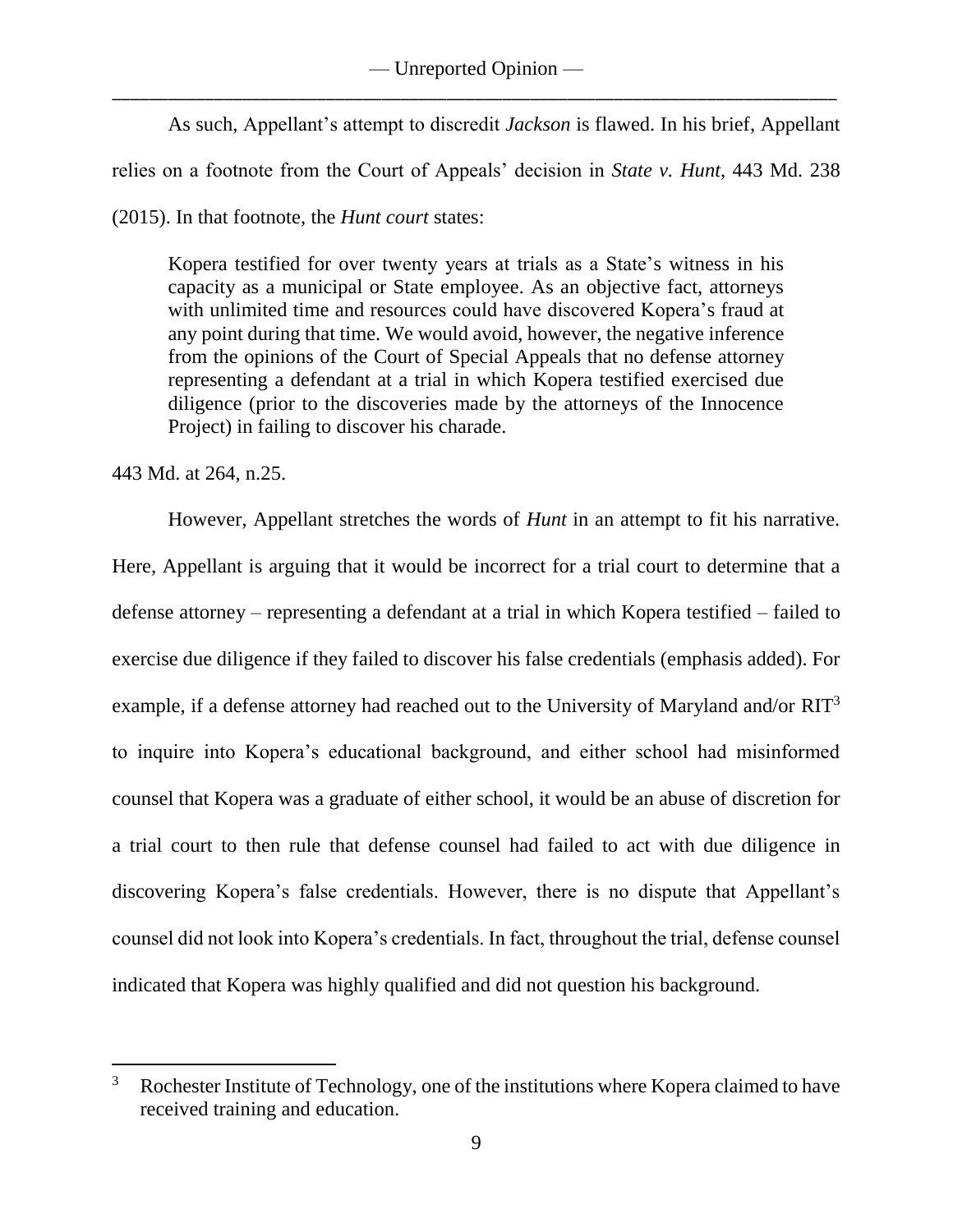Ultimately, the question is whether Kopera's false credentials could have been discovered prior to Appellant's trial. As the circuit court noted in its opinion, Kopera's credential issues could have been discovered because it was discovered by another attorney in a different trial in which Kopera testified. Furthermore, the circuit court ruled that checking an expert's credentials is reasonable trial preparation. *See* Hilary Sheard, *Capital Cases,* CHAMPION, January/February 2000, at 52, 56 ("Taking any expert's *curriculum vitae* at face value is ill advised—allow time to call each institution where the expert has studied ... and every professional organization of which he is a member.... Use data bases such as *Westlaw* and *Lexis–Nexis,* use the Internet, conduct courthouse searches."). In this case Appellant's counsel was actually ready to stipulate to Kopera's credentials during the jury trial, not even allowing the jury to hear Kopera's alleged academic background.

Although there may have been reasons that counsel did not pursue an investigation into Mr. Kopera's credentials, the circuit court did not abuse its discretion in finding that appellant failed to show that the evidence could not have been discovered in the exercise of due diligence. *See Jackson v. State,* 164 Md. App. 679, 690 (2005) (In analyzing whether newly discovered evidence could have been found using due diligence, "[t]he test, of course, is whether the evidence was, in fact, discoverable and not whether the appellant or appellant's counsel was at fault in not discovering it."), *cert. denied,* 390 Md. 501 (2006). The fact that the trial court did not allow testimony to be presented at the actual innocence hearing does not change the fact that Appellant presented no evidence in its Amended Petition justifying his counsel's failure to look into Kopera's credentials. Based on the mere fact that Kopera's credentials were not found by Appellant's trial counsel, but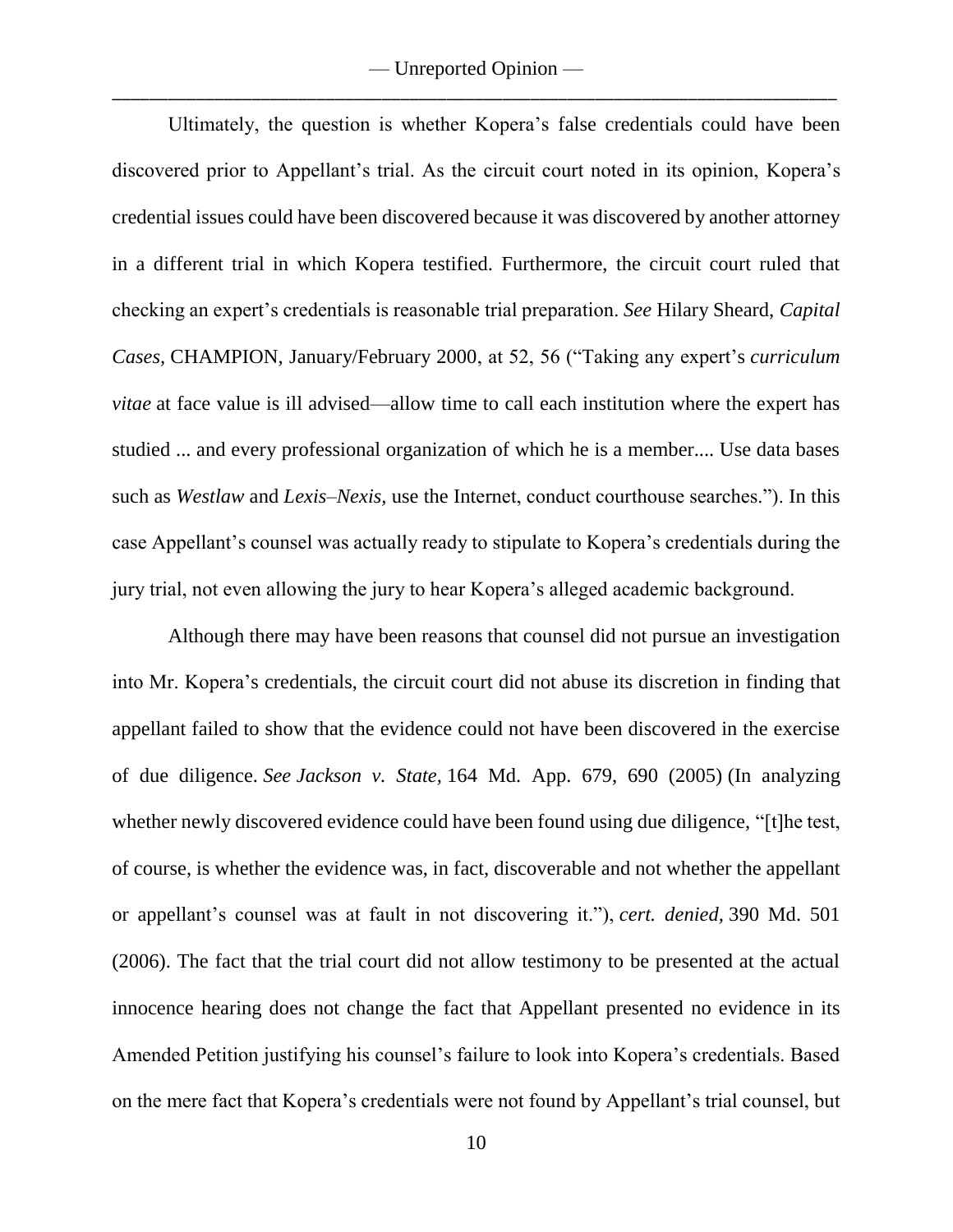were found by another attorney in 2007, is enough for the trial court to find that Appellant's trial counsel failed to act with due diligence. Appellant's Petition for Writ of Actual Innocence was properly denied.

### *ii. § 8-301*

# **A. Parties' Contentions**

Appellant contends that if Kopera's false credentials are considered new evidence, he is entitled to relief because such evidence "creates a substantial or significant possibility" that the result of his trial would have been different. Appellant argues that had Kopera's misrepresentations been known, Appellant would have mounted a vigorous defense and been able to impeach Kopera's testimony. Appellant believes that without Kopera's testimony, the State's case would have been considerably weaker and the jury may have reached a different verdict. However, Appellant concedes that the State still possessed some circumstantial evidence aside from Kopera's testimony and ballistics report.

The state argues that if Kopera's credentials are deemed newly discovered evidence by this Court, the State requests that this case be remanded to the trial court for further consideration of Appellant's Amended Petition. The State contends that because the trial court did not engage in second-step analysis – whether the new evidence would create a substantially possibility that the jury verdict would have been different – the case should be remanded for such analysis.

### **B. Analysis**

As the Court of Appeals stated in *State v. Hunt*, 443 Md. at 264 (2015), the burden